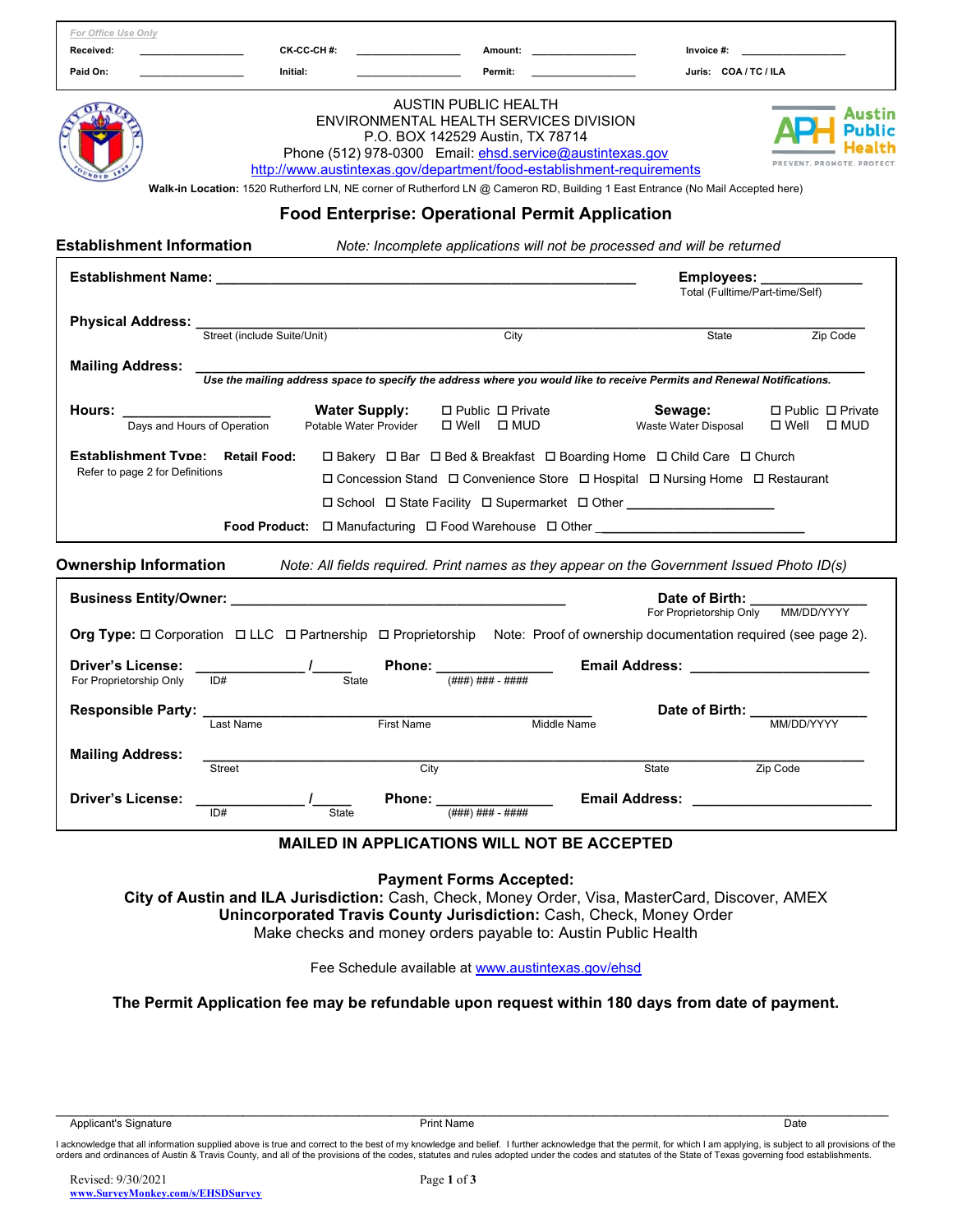# Food Enterprise Application: Supplemental Information

### Applying for a Permit

|                                                                                                                                                                                                                                                                                                                                                                                                                                           | Applicants must submit all necessary paperwork and payments to Austin Public Health and receive approval<br>before obtaining a permit. Applications can be submitted at the in-person location (1520 Rutherford LN) or<br>via email at ehsd.service@austintexas.gov. Please note, for City of Austin and ILA jurisdictions, you will receive an<br>email with your invoice, total amount due, and instructions on how to make payment.                                                    |  |  |
|-------------------------------------------------------------------------------------------------------------------------------------------------------------------------------------------------------------------------------------------------------------------------------------------------------------------------------------------------------------------------------------------------------------------------------------------|-------------------------------------------------------------------------------------------------------------------------------------------------------------------------------------------------------------------------------------------------------------------------------------------------------------------------------------------------------------------------------------------------------------------------------------------------------------------------------------------|--|--|
|                                                                                                                                                                                                                                                                                                                                                                                                                                           | The fees will be determined based on Inspection Frequency Analysis and the customer will be notified of fee amount<br>due. Due to the fee assessment process, Travis County applicants that choose to email their applications will see a<br>delay in the process. Travis County applicants will be instructed to submit payment via in-person or mail. Approval is<br>based on compliance with State & Local Health Ordinances; application does not guarantee a permit will be granted. |  |  |
| Applications must include:                                                                                                                                                                                                                                                                                                                                                                                                                | A completed "Food Enterprise: Operational Permit Application" form<br>1)<br>2)<br>Ownership Documentation (see Ownership Documentation section)<br>A completed "Inspection Frequency Analysis" form<br>3)                                                                                                                                                                                                                                                                                 |  |  |
| <b>Renewing a Permit</b>                                                                                                                                                                                                                                                                                                                                                                                                                  |                                                                                                                                                                                                                                                                                                                                                                                                                                                                                           |  |  |
| Permits expire one (1) year from the date issued. Prior to expiration, the department will mail a renewal notice to the<br>mailing address listed on the application. The renewal form must be completed and returned to the department along<br>with a payment for the permit renewal fee. Establishments that do not receive a notice are still responsible for<br>completing the renewal application and submitting a renewal payment. |                                                                                                                                                                                                                                                                                                                                                                                                                                                                                           |  |  |
| <b>Terminology Definitions</b>                                                                                                                                                                                                                                                                                                                                                                                                            |                                                                                                                                                                                                                                                                                                                                                                                                                                                                                           |  |  |
| <b>Business Entity/</b><br>Owner:                                                                                                                                                                                                                                                                                                                                                                                                         | Any entity or individual(s) that maintains full or partial ownership control over a food<br>enterprise. See ownership documentation requirements for further clarification.                                                                                                                                                                                                                                                                                                               |  |  |
| <b>Responsible Party:</b>                                                                                                                                                                                                                                                                                                                                                                                                                 | Any individual(s) who ensures the food establishment operations/practices are in accordance<br>with all food codes and ordinances. This individual(s) also assumes legal responsibility in all<br>cases of non-compliance.                                                                                                                                                                                                                                                                |  |  |
|                                                                                                                                                                                                                                                                                                                                                                                                                                           | Food Establishment: The physical location in which food is prepared or served.                                                                                                                                                                                                                                                                                                                                                                                                            |  |  |
| <b>Retail Food:</b>                                                                                                                                                                                                                                                                                                                                                                                                                       | An operation that offers food and/or beverages directly to a consumer for either on-premises<br>or off-premises consumption. Establishment examples include, but are not limited to,<br>restaurants, delis, bars, convenience stores and grocery stores.                                                                                                                                                                                                                                  |  |  |
| <b>Food Product:</b>                                                                                                                                                                                                                                                                                                                                                                                                                      | An operation that manufactures, packages, labels or stores food and/or beverages and does<br>not vend directly to a consumer. These establishments solely wholesale their product to a<br>third-party vendor for sale to the end-user.                                                                                                                                                                                                                                                    |  |  |

### Ownership Documentation

Proprietorship: A date-stamped copy of the Certificate of Assumed Name

General Partnership: A copy of the fully executed Partnership Agreement to include the name of each member of the partnership and percentage ownership

Limited Partnership (LP): A date-stamped copy of the Certificate of Limited Partnership to include the name of each member of the partnership and percentage ownership

Limited Liability Company (LLC): Articles of Organization (Formation documents) to include the name and percentage ownership for each member and the name for the registered agent. Date stamped copy of the Certificate of Filing and Formation filed with the Texas Secretary of State

Corporation (Inc.): Articles of Incorporation (Formation documents) to include the name of each officer and the name for the director and the registered agent of the corporation or named person of responsibility. Date stamped copy of the Certificate of Filing and Formation filed with the Texas Secretary of State.

#### Plan Review and Approval

Establishments conducting new/remodel construction must undergo a building plan review to assure specifications of the food preparation, storage, and sales areas of the proposed or existing food outlet meet applicable regulations. Plans must indicate the layout, equipment arrangement, mechanical plans, and construction materials of work areas and the type/model of proposed fixed equipment. See Plan Review application for further details regarding plans.